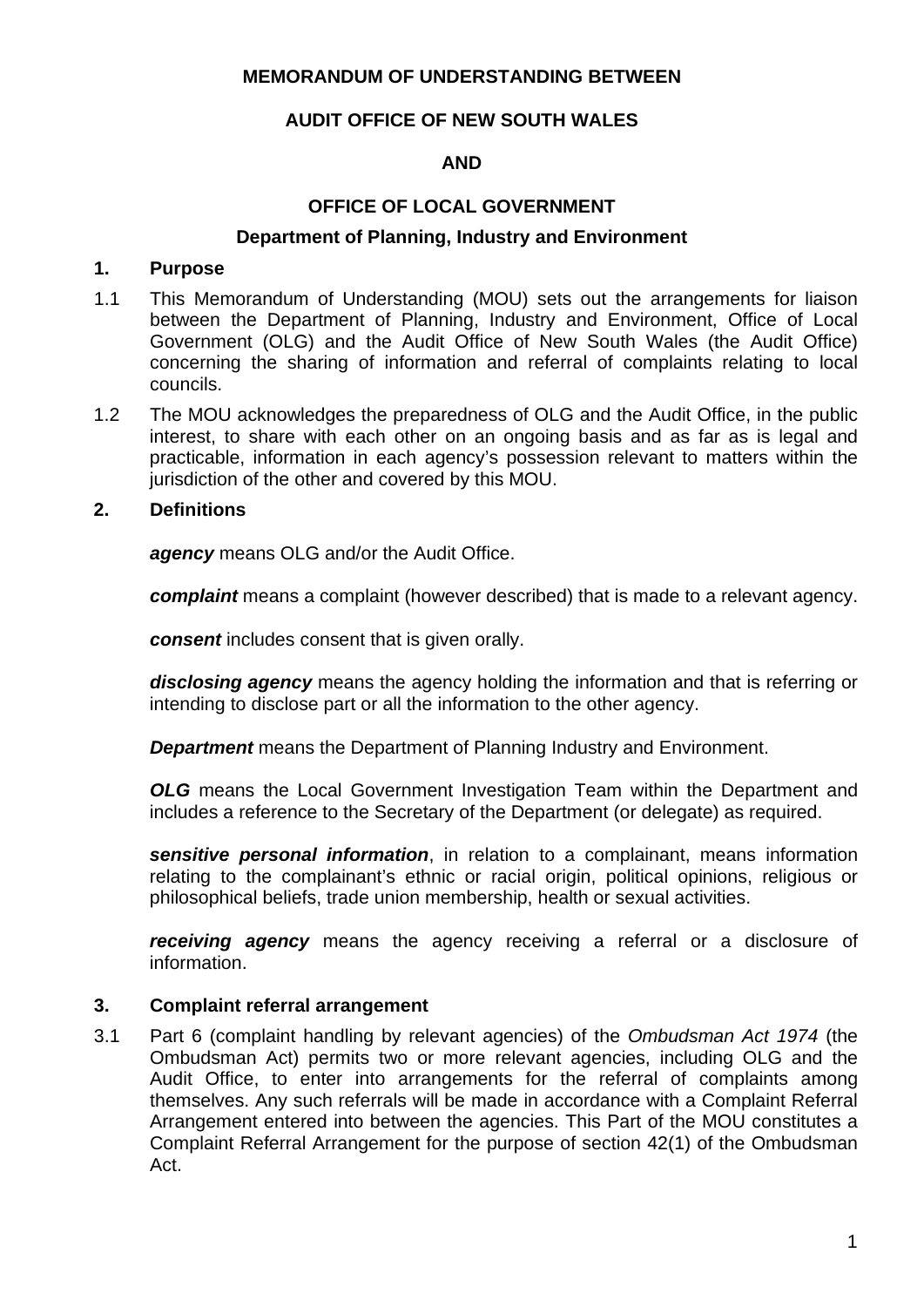### *Notification of complaints*

3.2 OLG and the Audit Office will notify each other of matters which come to the attention of each other relating to specific areas of complaint, or councils of interest, as identified and agreed to between them. All such matters will be notified orally and/or in writing, during periodic liaison meetings and otherwise on an ad hoc basis, as the need arises.

## *Circumstances in which a complaint may be referred*

- 3.3 A complaint may be referred by one agency to the other if it appears to the disclosing agency to be within, or partly within, the receiving agency's jurisdiction. On that basis:
	- OLG agrees to receive complaints about:
		- rates, charges and fees:
		- financial policy matters, such as revenue policies and resource allocation decisions;
		- **financial assistance provided by councils;**
		- matters relating to compliance with OLG guidelines, such as investment policy, capital expenditure, internal audit, payment of expenses and the provision of facilities for Mayors and Councillors, tendering and code of accounting practice;
		- matters relating to national competition policy.
	- The Audit Office agrees to receive complaints about:
		- an audit conducted by the Audit Office or one of its Audit Service Providers;
		- serious and substantial waste.

### *Public interest disclosures*

- 3.4 Both the Auditor-General for New South Wales (the Auditor-General) and the Coordinator General, Planning Delivery and Local Government (the Coordinator General) can receive disclosures about serious and substantial waste of local government money made pursuant to the *Public Interest Disclosures Act 1994* (the PID Act).
- 3.5 The Auditor-General will be the primary agency to deal with such disclosures in the first instance. In this regard, disclosures received by the Coordinator General alleging serious and substantial waste of local government money will be referred to the Auditor-General in accordance with the requirements of the PID Act.
- 3.6 Such referred disclosures will be managed in accordance with the requirements of the PID Act.

### *Consent of receiving agency and complainant*

- 3.7 The prior consent (either oral or written) of the receiving agency must be obtained before a complaint is referred to that agency.
- 3.8 The express consent of the complainant must be obtained by an agency before a complaint may be referred to the other agency. The express consent can be given orally (either over the telephone or face to face) or in writing (in correspondence, by facsimile or by email). Where consent is given orally, a written record is to be made and retained on the relevant file.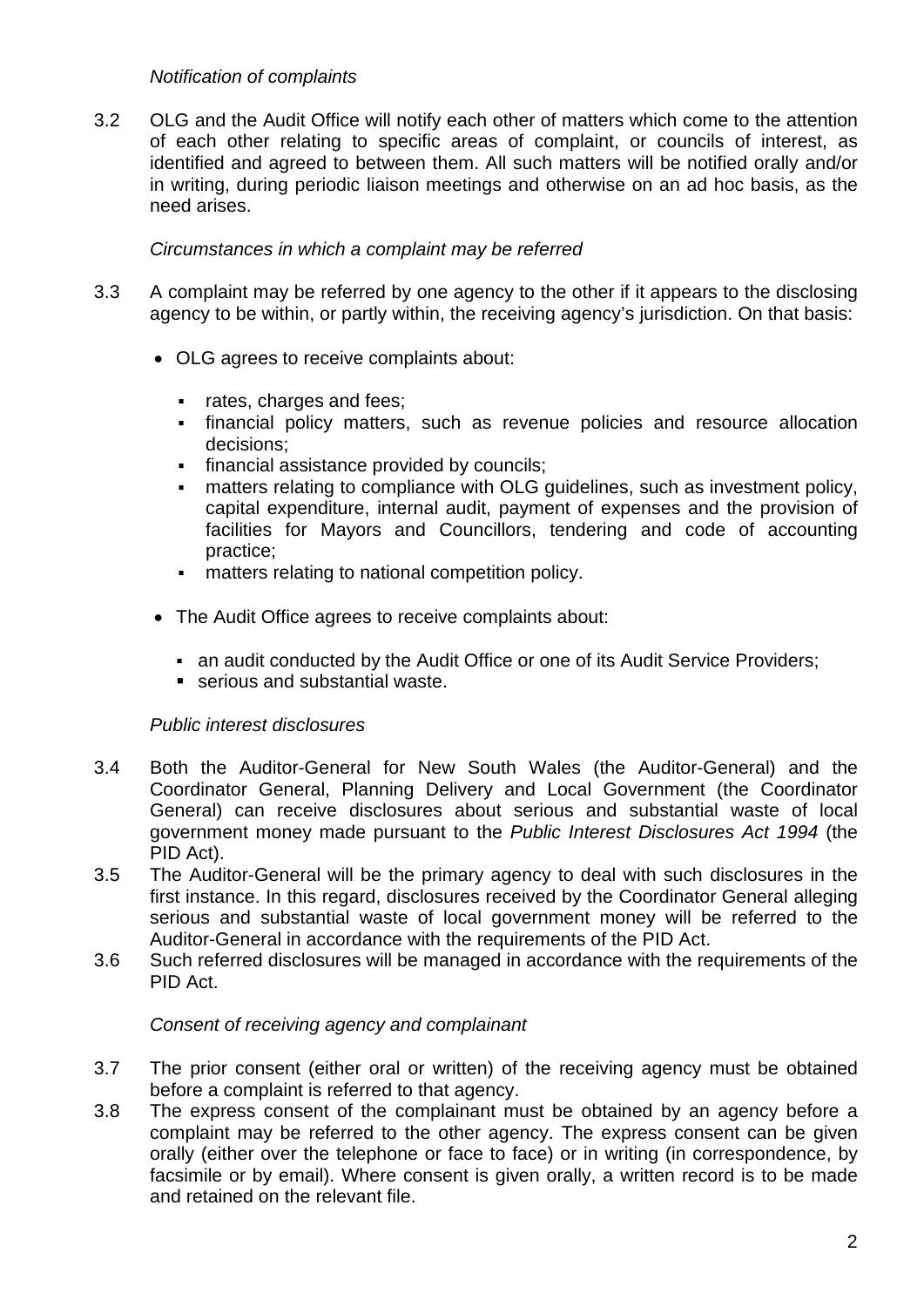3.9 If the express consent of the complainant is not obtained, information regarding the complaint can be shared in accordance with clauses 4.4 and 4.5 below.

### *Information to be provided to the complainant*

- 3.10 At or about the time a complaint is or is to be referred, the disclosing agency is to send to the complainant the following information in writing:
	- confirmation of any oral consent to the referral;
	- the name and contact details of the receiving agency;
	- whether the disclosing agency intends to continue to deal with any relevant part of the complaint and if not, a notice of decline or discontinuation.

### *Information to accompany a referred complaint*

- 3.11 Subject to the information sharing arrangements set out in Part 4 below, the information to accompany a referred complaint is to include:
	- copies of all documents held by the disclosing agency that relate to the complaint, or part of the complaint, being referred;
	- advice on whether any parts of the complaint being referred are also being referred to any other agency for attention;
	- advice on whether the disclosing agency intends to continue to deal with the complaint, or any part of the complaint.
- 3.12 Clauses 3.7 and 3.8 of this MOU do not apply to referrals made by the Audit Office to OLG, or by OLG to the Audit Office, pursuant to a statutory referral power under the *Local Government Act 1993* or the PID Act.

### **4. Information sharing arrangement**

4.1 Part 6 of the Ombudsman Act permits two or more relevant agencies, including the OLG and the Audit Office, to enter into arrangements for the sharing of information held by them. Any such sharing must be made in accordance with an Information Sharing Arrangement entered into between the parties. This Part of the MOU constitutes an Information Sharing Arrangement for the purposes of section 43(1) of the Ombudsman Act.

### *Circumstances in which information can be shared*

- 4.2 Each agency is authorised to disclose information to the other agency in the following circumstances:
	- where one agency requests the disclosure of information reasonably necessary to assist that agency to carry out its functions relating to a matter within its jurisdiction;
	- where one agency is referring a complaint to the other agency pursuant to the MOU;
	- where the disclosing agency becomes aware that the other agency has received a complaint and the information held by the disclosing agency would assist the other agency to carry out its functions;
	- where it is reasonably necessary to share information, regularly or in appropriate circumstances, in order for one or both agencies to carry out its or their functions in an efficient manner.